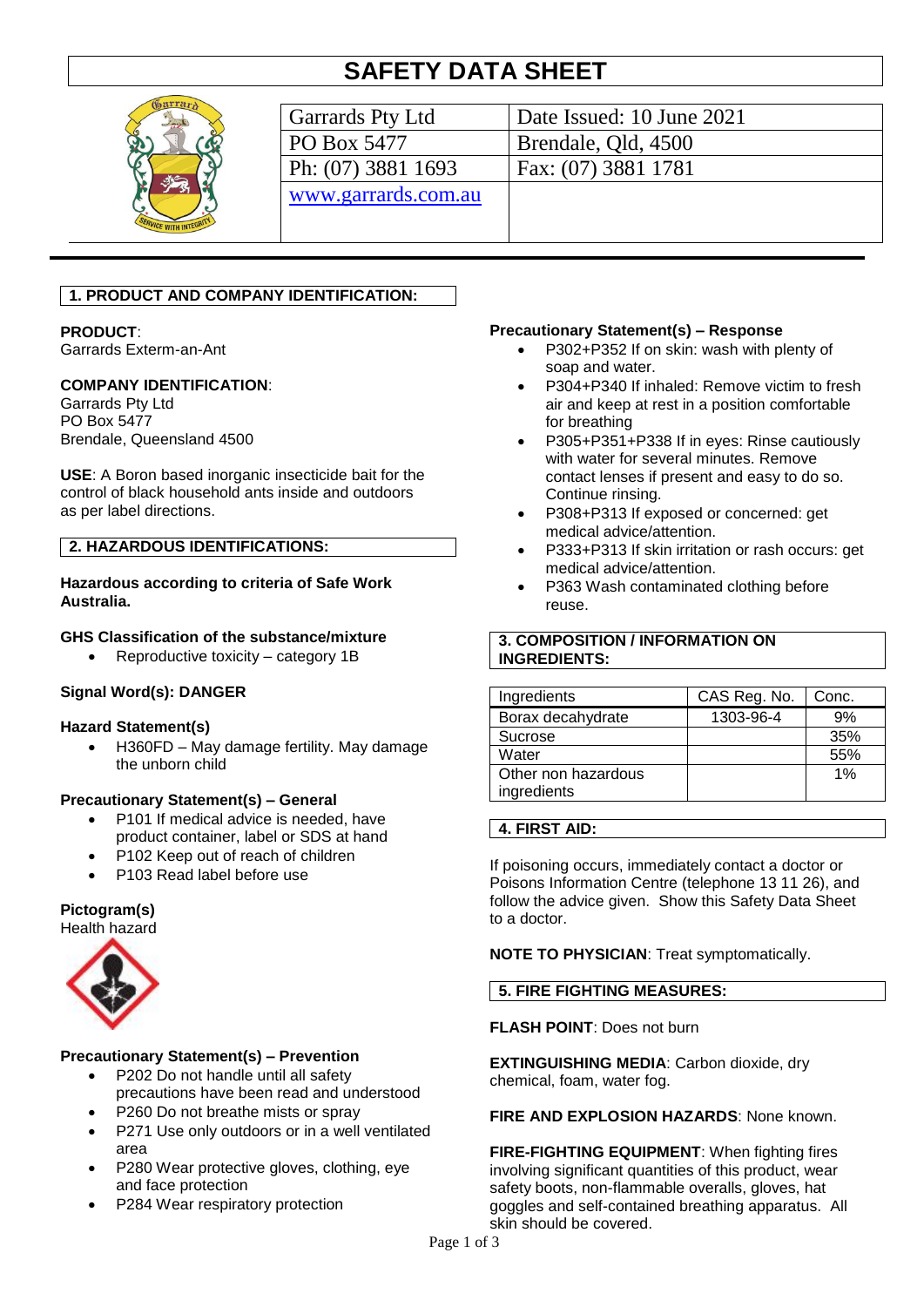# **SAFETY DATA SHEET**



| Garrards Pty Ltd    | Date Issued: 10 June 2021 |
|---------------------|---------------------------|
| PO Box 5477         | Brendale, Qld, 4500       |
| Ph: (07) 3881 1693  | Fax: (07) 3881 1781       |
| www.garrards.com.au |                           |
|                     |                           |
|                     |                           |

# **6. ACCIDENTAL RELEASE MEASURES:**

### **ACTION TO TAKE FOR SPILLS**:

In case of spills it is important to take all steps necessary to:

- Avoid eye and skin contact.
- Avoid contamination of waterways.
- 1. Keep all bystanders away.
- 2. Wear full-length clothing, rubber gloves and eye goggles or faceshield.
- 3. Reposition any leaking containers so as to minimise further leakage.
- 4. Dam and absorb spill with an absorbent material (e.g. vermiculite, sand or soil).
- 5. Place contaminated material in a labeled container for disposal as per state regulations.
- 6. DO NOT flush down drains or incinerate spilled product or containers.

## **7. HANDLING AND STORAGE:**

Store in its closed original container in a cool, dry, well ventilated area out of direct sunlight. Keep away from access by children or animals.

**8. EXPOSURE CONTROL / PERSONAL PROTECTION:**

### **EXPOSURE GUIDELINES**:

No data available.

**ENGINEERING CONTROLS**: Natural ventilation only except in confined spaces where a local exhaust fan should be provided while handling the concentrate.

**RECOMMENDATIONS FOR MANUFACTURING, COMMERCIAL BLENDING, AND PACKAGING WORKERS**: Eye washing and shower facilities available.

**EYE / FACE PROTECTION**: Face and eye protection should be worn. For help in selecting suitable equipment consult AS 1336 and AS/NZS 1337.

**SKIN PROTECTION:** Wear chemical resistant PVC or rubber gloves. Wear cotton overalls and washable cotton hat. Wear boots. For help in selecting suitable gloves consult AS 2161. For help in selecting suitable

clothing consult AS 2919. For help in selecting boots consult AS/NZS 2210

**RESPIRATORY PROTECTION**: Avoid inhaling spray mist. For help in selecting suitable equipment consult AS/NZS 1715.

**APPLICATIONS AND ALL OTHER HANDLERS**:

After handling this product always wash hands before smoking, eating, drinking or using the toilet. Wash contaminated clothing and other protective equipment before storing or re-using.

### **9. PHYSICAL AND CHEMICAL PROPERTIES:**

**APPEARANCE**: Straw coloured liquid. **ODOUR**: Honey odour **SOLUBILITY IN WATER**: Soluble **BOILING POINT: 100°C PER CENT VOLATILES**: Less than 10% **CORROSIVENESS:** Non corrosive

## **10. STABILITY AND REACTIVITY**

**STABILITY**: This product is unlikely to spontaneously decompose.

**INCOMPATIBILITY**: No data available.

### **HAZARDOUS DECOMPOSITION PRODUCTS**:

Carbon dioxide, and if combustion is incomplete, carbon monoxide and smoke. Water.

**HAZARDOUS POLYMERIZATION**: This product is unlikely to spontaneously polymerise.

### **11. TOXICOLOGICAL INFORMATION:**

No data available.

**12. ECOLOGICAL INFORMATION:**

Avoid contamination and run-off into the aquatic environment.

#### **13. DISPOSAL CONSIDERATIONS:**

**DISPOSAL METHOD**: Dispose of empty, used containers by;

(a) Triple rinsing with water. Add the rinsings to the tank mix or dispose of rinsate in a disposal pit away from desirable plants and roots, and